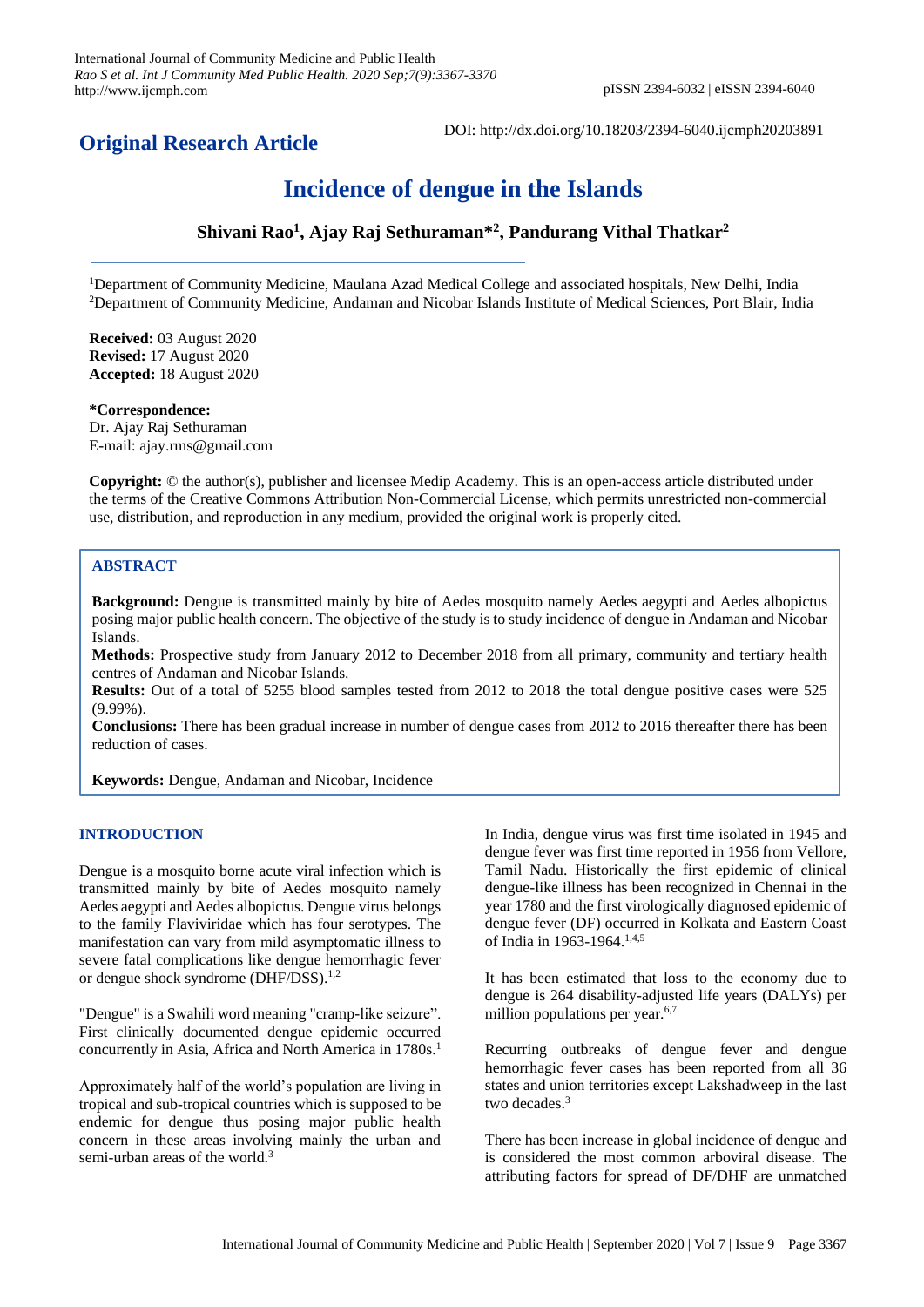population escalation, uncontrolled and unplanned rapid urbanization, increase in air travel, changes in environmental conditions, and absence of an efficient integrated mosquito control programme and weakening of public health infrastructure.<sup>2</sup>

Dengue is one of the endemic diseases in India as a result of increased mosquito breeding. Recurrent epidemics are known to occur in various parts of the country resulting in increased morbidity and mortality due to poor accessibility of resources.<sup>8</sup>

There has been considerable increase in the spread of dengue cases in the past four decades, in several parts of India. There are very few studies on incidence of dengue in Andaman and Nicobar Islands. Therefore, this study was taken up with the following objective: to study incidence of dengue in Andaman and Nicobar Islands.

#### **METHODS**

#### *Study design*

Prospective study was conducted over a period from January 2012 to December 2018.

## *Study area*

All 35 primary and community health centers and one tertiary care centre. There is only one tertiary care centre, GB Pant Hospital catering to the whole of Andaman and Nicobar Islands. Andaman and Nicobar Islands is divided into 3 districts- South Andaman, North and Middle Andaman and Nicobar district.

#### *Study subjects*

All the patients with fever as chief complaint, who either attended OPD in primary health centre, community health centre or tertiary hospital, were included in the study. Blood samples were collected from these symptomatic patients and tested for dengue IgM Enzyme linked immunosorbent essay (ELISA).

#### *Inclusion criteria*

All fever cases attending outpatient department were included.

#### *Ethical approval*

Ethical clearance was obtained from the Institutional ethics committee.

#### *Statistical Analysis*

The data was cleaned and entered in MS excel spread sheet. Data was analyzed using statistical software Statistical package for the social sciences (SPSS) statistics version 20.0 (Chicago). Data was expressed in frequency, percentage, and proportions.

#### **RESULTS**

A total of 5255 blood samples were tested from 2012 to 2018 the total dengue positive cases were 525 (9.99%). In 2012 out of 484 blood samples tested 24 samples (4.96%) were tested positive while in 2013 out of 670 samples tested 67 (10.00%) were tested positive. In 2014 out of 1128 samples 155 (13.74%) were positive while in 2015 only 144 samples (10.64%) were positive of the 1353 samples. In 2016 out of 615 samples taken 92 samples (14.96%) were positive, in 2017 only 18 samples (11.61%) positive of 155 samples tested, in 2018 dengue positive cases were 25 (2.94%) out of 850 blood samples tested. (Table 1) (Figure 1)



#### **Figure 1: Year wise distribution of dengue.**

Incidence of dengue per lakh in 2012 was 6.27, in 2013 it was 17.41, in 2014 incidence was 40.06, in 2015 it was 37.02, in 2016 incidence was 25.53, in 2017 it was 4.68 and in 2018 incidence was 6.33 per lakh population. (Table 1) (Figure 2).

## **Table 1: Year wise dengue cases from 2012 to 2018.**

| <b>Year</b> |      |     | Blood samples tested No. positive cases Percentage of positive (%) Population Incidence per lakh |        |       |
|-------------|------|-----|--------------------------------------------------------------------------------------------------|--------|-------|
| 2012        | 484  | 24  | 4.96                                                                                             | 382725 | 6.27  |
| 2013        | 670  | 67  | 10.00                                                                                            | 384837 | 17.41 |
| 2014        | 1128 | 155 | 13.74                                                                                            | 386919 | 40.06 |
| 2015        | 1353 | 144 | 10.64                                                                                            | 388970 | 37.02 |
| 2016        | 615  | 92  | 14.96                                                                                            | 390990 | 23.53 |
| 2017        | 155  | 18  | 11.61                                                                                            | 392942 | 4.58  |
| 2018        | 850  | 25  | 2.94                                                                                             | 394942 | 6.33  |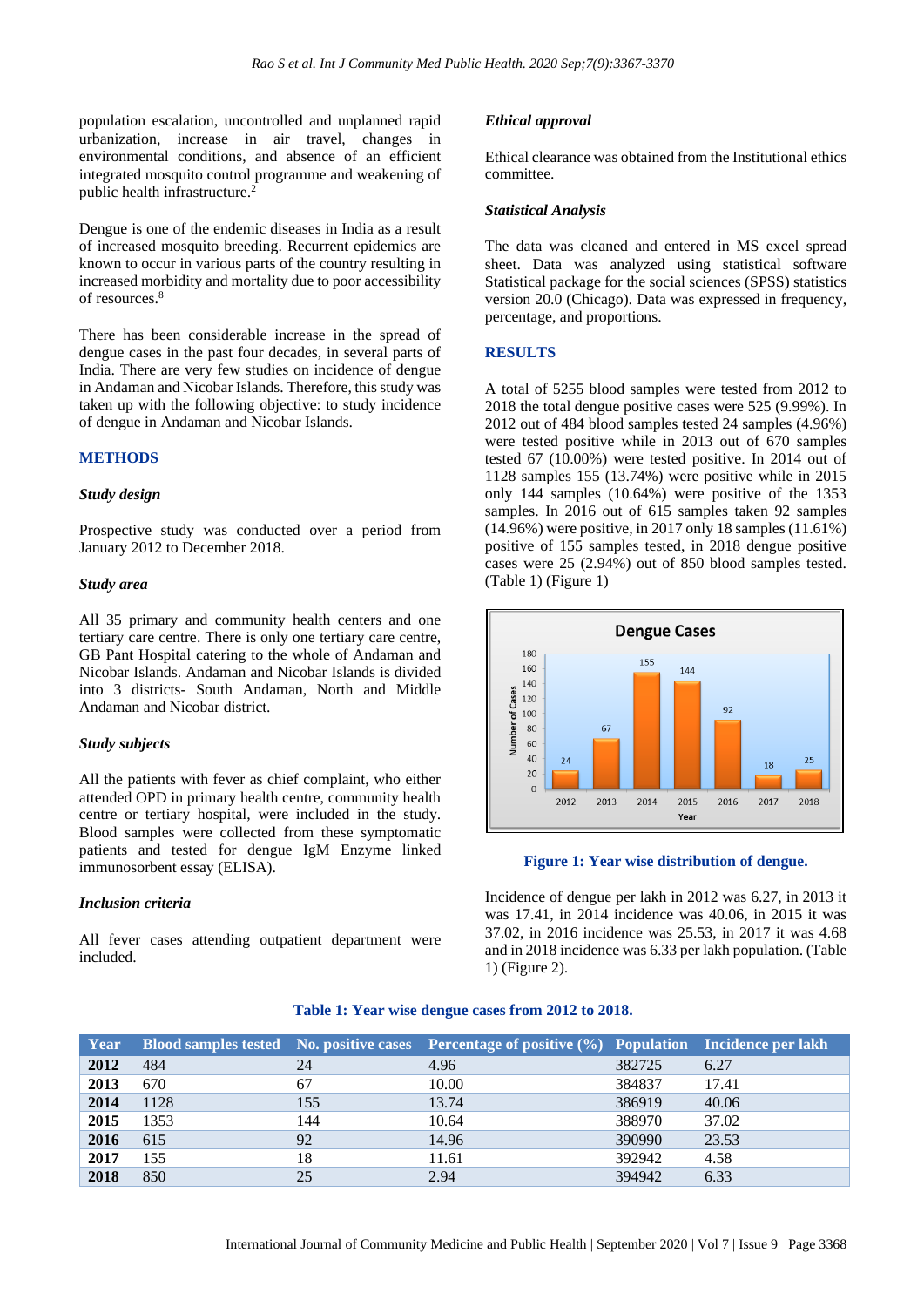

**Figure 2: Year wise trend of dengue.**

## **DISCUSSION**

Dengue is an emerging public health problem. The growing geographical circulation of both the virus and the mosquito vector has led to occurrence of epidemics, and emergence of dengue hemorrhagic fever.<sup>9</sup>

There is no specific treatment for dengue therefore early detection and access to rapid and appropriate treatment can combat the seriousness of the illness. Effective vector control measures can prevent emergence of dengue. A successful intervention is integrated vector control which is a combined method to achieve maximum results with minimum inputs. It also prevents environmental pollution with toxic insecticides and development of insecticide resistance. Controlling the breeding of aedes mosquitoes will reduce morbidity and mortality of dengue fever.

Incidence of dengue cases per lakh population was observed to be high in our study from the year 2014 to 2016. In the year 2014 the incidence was 40.06 per lakh population. It can be attributed to climatic change and increase air travel as the islands are known for tourism. Similar studies done in other parts of India have shown higher incidence rate compared to the islands.

It was observed that from 1998 to 2014, the highest dengue incidence was reported from Pondicherry (372.92), followed by Dadra Nagar Haveli (176.31) and Delhi (102.15). Likewise, incidence, ranging between 21 and 50 per million, was reported from the states of Punjab, Gujarat, Karnataka, Kerala, Tamil Nadu and Orissa.<sup>10</sup>

Highest incidence of dengue in India was observed in 2012 (about 41 per million population), in 2013 (61 per million population) and in 2014 it was 32 per million population.<sup>10</sup>

In 2016 worldwide large dengue outbreaks have been observed. About 2.38 million cases were reported from Region of the Americas. Brazil alone contributed a little less than 1.5 million cases. Western Pacific Region reported about 375,000 suspected cases of dengue in 2016, out of which Philippines reported 176 411 cases and Malaysia reported 100 028 cases. It has been estimated that

around 500 000 people with severe dengue require hospitalization every year, with estimated case fatality of about 2.5% annually. Nevertheless, many countries have reduced their case fatality rate to less than 1% due to significant improvement in case management mainly by strengthening its own resources like capacity building at all levels.<sup>11</sup>

From our study we have observed that there has been steady increase in percentage of positive cases from 2013 to 2016 in the islands. Several studies have already shown changes in spatial trends in dengue transmission. The reasons for such changes are associated to several factors like globalization of travel and trade, which promotes propagation of pathogens and vectors, to climatic changes or modified human behavior.<sup>12-15</sup>

Nevertheless the possible factors that probably would have contributed to the present scenario in these islands are rapid urbanization and population growth, ultimately leading to scarcity of water which has caused people to store water in containers which in turn has caused increase in Aedes aegypti population densities facilitating transmission of dengue. The other cause is domestic/peridomestic breeding of mosquitoes of Aedes aegypti and Aedes albopictus. Andaman and Nicobar Islands being a tourist place which has frequent movement of tourists from mainland and also from one island to another. This increased air travel facilitates transportation of dengue virus from endemic regions of mainland.<sup>15</sup>

Previous studies have reported that daily temperature variation may play a major role in development rate of the mosquito and shortening of virus incubation time with increase in transmission rate.<sup>16,17</sup>

From 2017 onwards there has been decline in number of cases in the Andaman and Nicobar Islands. This could be due to stringent steps taken by the Health Department especially vector-borne disease unit to prevent spread of dengue. They have been keeping a vigil on the emergence of the disease. Insecticide treated mosquito nets are distributed frequently in the islands especially in remote areas. There has been contribution from civil department to prevent breeding of mosquitoes by source reduction.

The existence of multiple serotypes of the virus in the islands increases the risk of DHF and DSS and therefore, future dengue outbreaks could lead to increased morbidity and mortality. The existence of multiple serotypes of the virus in the islands increases the risk of DHF and DSS and therefore, future dengue outbreaks could lead to increased morbidity and mortality. The existence of multiple serotypes of the virus in the islands increases the risk of DHF and DSS and therefore, future dengue outbreaks could lead to increased morbidity and mortality.

Due to existence of different dengue virus serotypes in the islands there is always risk of dengue outbreaks in the isles therefore constant vigil on the emergence of the disease